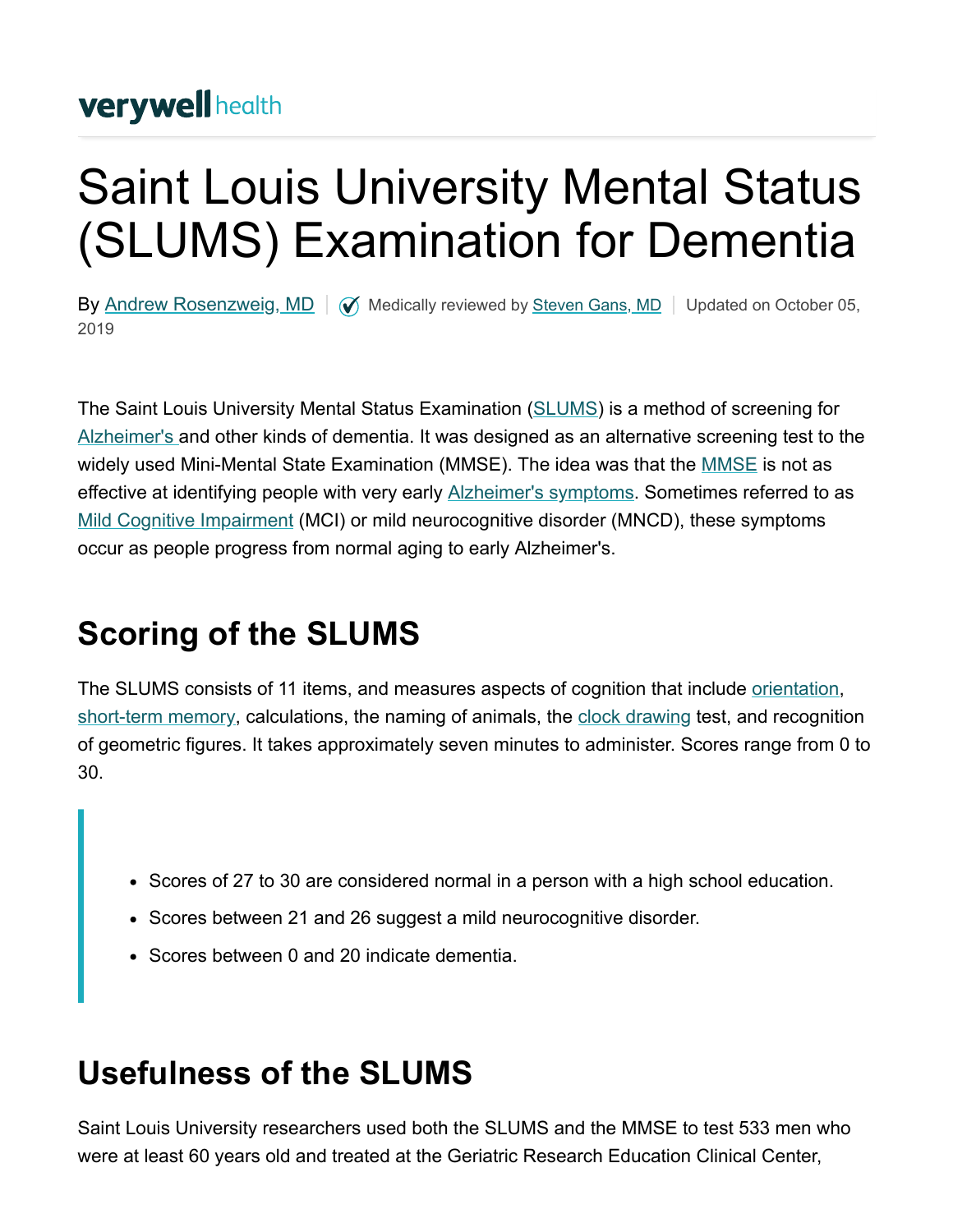Veterans Administration Hospitals in St. Louis in 2003. They found that while both tools detected dementia, only the SLUMS recognized a group of patients as having mild cognitive problems.

A second study involving 58 nursing home residents compared the SLUMS' ability to detect early stages of dementia to that of the MMSE, the Short Test of Mental State (STMS) and the Test Your Memory (TYM) screen. The results found that the SLUMS test was significantly better at being able to identify dementia in its early stages as compared to the other tests.

Research also found that although both the SLUMS and the MMSE have a total of 30 points, the average score of the SLUMS is approximately five points lower than that of the MMSE. This supports the idea that the SLUMS is a more difficult test and thus likely to be more sensitive to mild cognitive impairment.

#### **Overall Advantages and Disadvantages of the SLUMS**

The advantages of the SLUMS include its superiority to the MMSE in identifying people with milder cognitive problems that don't yet rise to the level of dementia. In addition, it is free to use, while other tests require a fee per test.

Disadvantages include the fact that the SLUMS test is not as widely used as the MMSE and it has been less researched for reliability and validity than the MMSE.

Despite its value as a screening tool, the SLUMS should never be considered a substitute for a full diagnostic workup for Alzheimer's disease or be administered by anyone other than a train medical professional.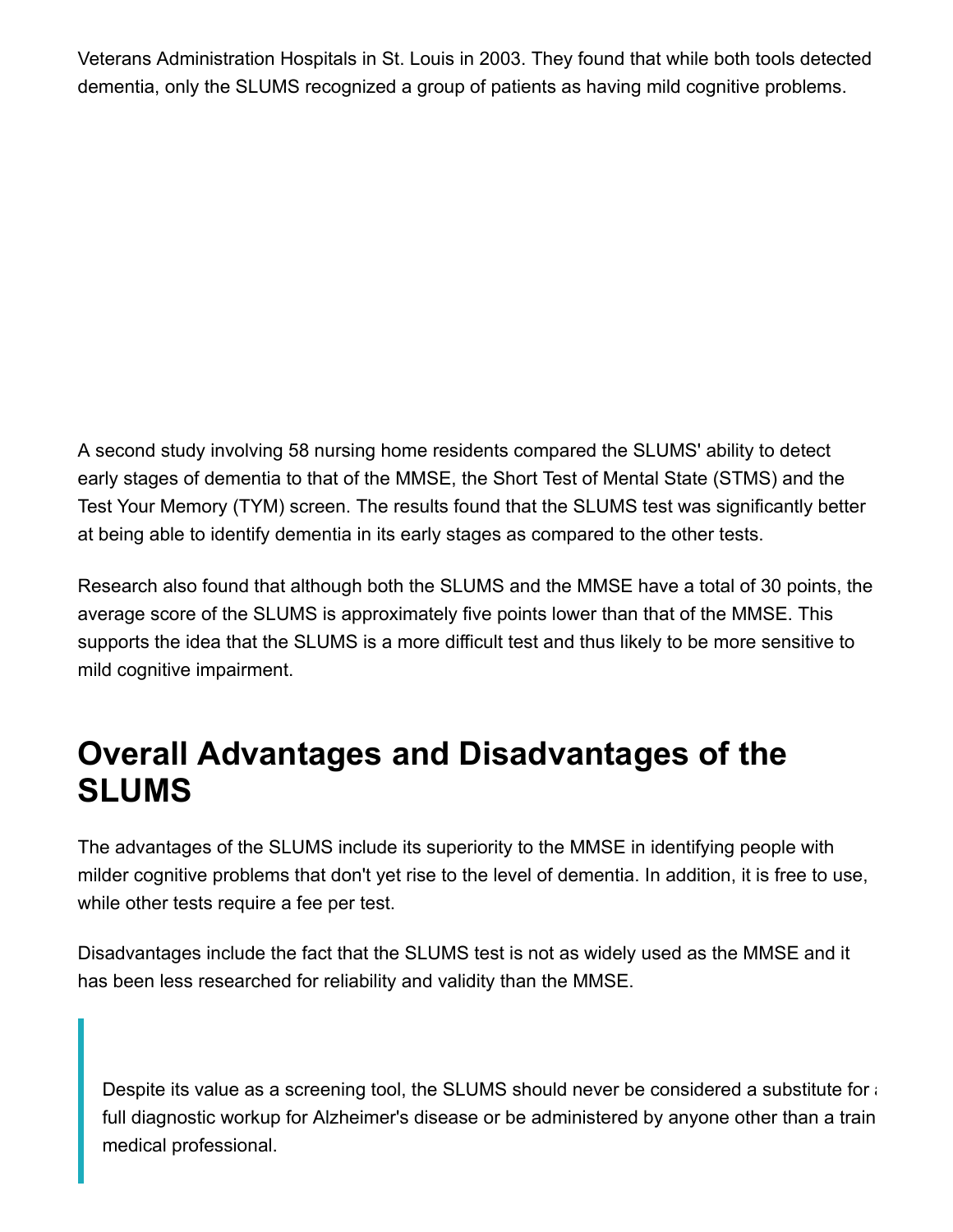#### A Word From Verywell

If you visit the physician for an evaluation, the SLUMS is one of the tests that might be used to measure cognitive functioning. While it might be somewhat intimidating to undergo testing, it can also be very helpful to identify a decline in thinking or memory in its earlier stages.

[Benefits of early detection](https://www.verywellhealth.com/12-benefits-of-early-detection-in-alzheimers-disease-98046) may include identifying possible reversible causes of memory loss, possible earlier [treatment,](https://www.verywellhealth.com/alzheimers-treatment-4014202) and focusing on strategies including [diet](https://www.verywellhealth.com/foods-that-reduce-dementia-risk-98464) and [exercise](https://www.verywellhealth.com/alzheimers-prevention-4014142) that have been shown to be helpful in slowing or reducing the chance of progression to Alzheimer's.

#### **Related: [How Is Alzheimer's Disease Diagnosed?](https://www.verywellhealth.com/alzheimers-diagnosis-98044)**

#### Article Sources

Verywell Health uses only high-quality sources, including peer-reviewed studies, to support the facts within our articles. Read our [editorial process](https://www.verywellhealth.com/verywell-editorial-process-4777042) to learn more about how we fact-check and keep our content accurate, reliable, and trustworthy.

- 1. [Howland M, Tatsuoka C, Smyth KA, Sajatovic M. Detecting change over time: a comparison of the](https://doi.org/10.1111/cns.12515) SLUMS examination and the MMSE in older adults at risk for cognitive decline. *CNS Neurosci Ther*. 2016;22(5):413-9. doi:10.1111/cns.12515
- 2. St. Louis University Medical School. [VA SLUMS exam.](http://medschool.slu.edu/agingsuccessfully/pdfsurveys/slumsexam_05.pdf)
- 3. [Cruz-oliver DM, Malmstrom TK, Allen CM, Tumosa N, Morley JE. The Veterans Affairs Saint Louis](https://doi.org/10.1007/s12603-012-0098-9) University mental status exam (SLUMS exam) and the Mini-mental status exam as predictors of mortality and institutionalization. *J Nutr Health Aging.* 2012;16(7):636-41. doi:10.1007/s12603-012- 0098-9
- 4. [Szcześniak D, Rymaszewska J. The usfulness of the SLUMS test for diagnosis of mild cognitive](http://doi.org/10.12740/PP/OnlineFirst/43141) impairment and dementia. *Psychiatr Pol.* 2016;50(2):457-72. doi:10.12740/PP/OnlineFirst/43141.

Additional Reading

- Buckingham, D, Mackor, K, Miller, R, et al. Comparing the Cognitive Screening Tools: MMSE and [SLUMS. Pure Insights. 2013. Vol 2, Issue 1. http://digitalcommons.wou.edu/cgi/viewcontent.cgi?](http://digitalcommons.wou.edu/cgi/viewcontent.cgi?article=1020&context=pure) article=1020&context=pure
- Szcześniak, D and Rymaszewska, J[.](https://www.ncbi.nlm.nih.gov/pubmed/27288688#) Psychiatrica Polska, 2016;50(2):457-72. The usfulness of the SLUMS test for diagnosis of mild cognitive impairment and dementia. [http://www.psychiatriapolska.pl/uploads/onlinefirst/ENGverSzczesniak\\_PsychiatrPolOnlineFirstNr18.pdf](http://www.psychiatriapolska.pl/uploads/onlinefirst/ENGverSzczesniak_PsychiatrPolOnlineFirstNr18.pdf)
- Tariq SH, Tumosa N, Chibnall JT, et al. Comparison of the Saint Louis University Mental Status Examination and the Mini-Mental State Examination for detecting dementia and mild neurocognitive